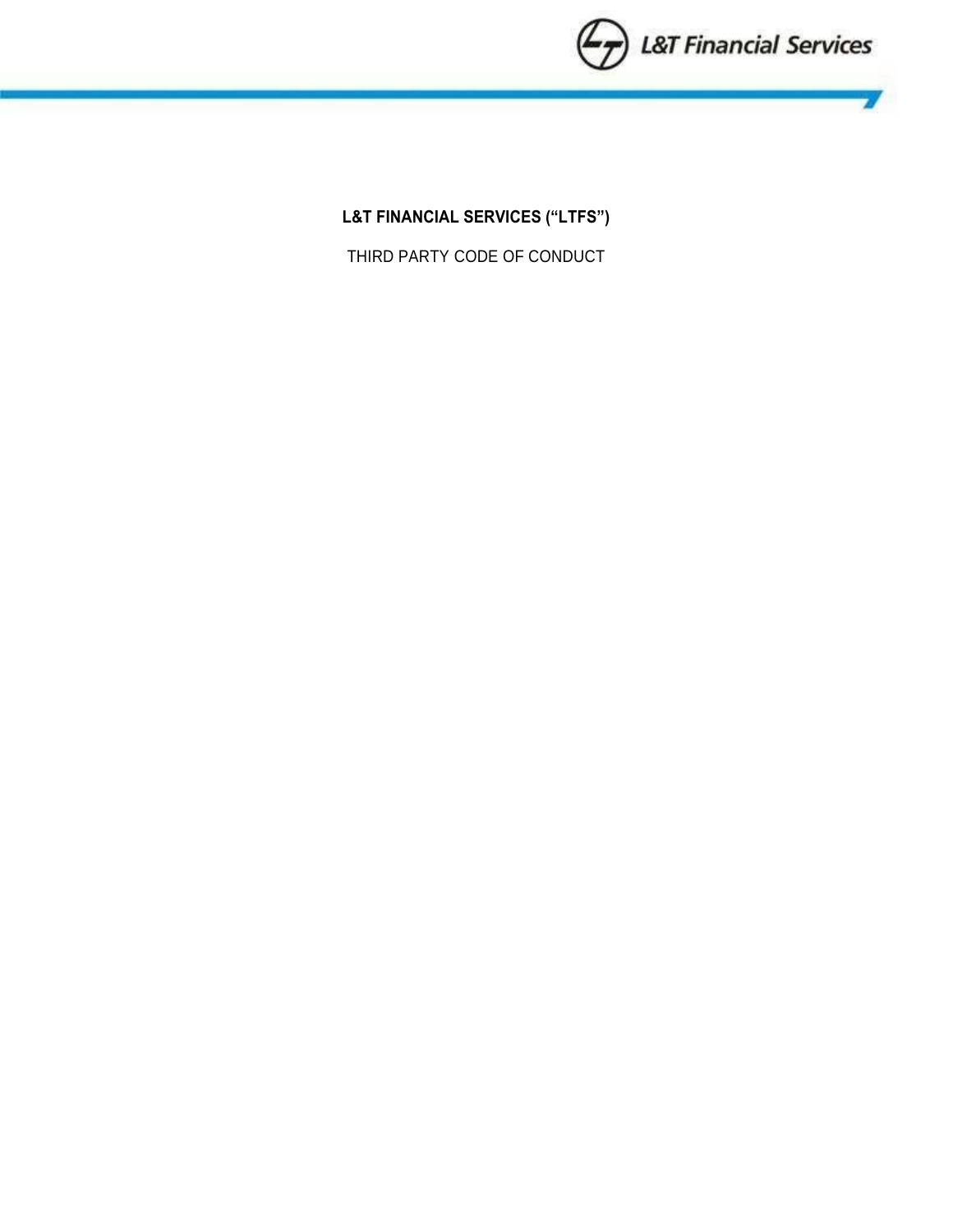

#### **Contents**

# <span id="page-1-0"></span>**1. APPLICABILITY**

This Third Party Code of Conduct ("the Code") is applicable to L&T Finance Holdings Limited and its subsidiaries collectively LTFS (referred hereinafter as "the Company"). The subsidiaries currently are as follows:

| Sr. no.       | Name of the entity                                                        |
|---------------|---------------------------------------------------------------------------|
|               | <b>L&amp;T Finance Holdings Limited</b>                                   |
| $\mathcal{P}$ | <b>L&amp;T Finance Limited</b>                                            |
| 3             | L&T Infra Credit Limited (erstwhile known as L&T Infra Debt Fund Limited) |
| 4             | L&T Infra Investment Partners Advisory Private Limited                    |
| 5             | L&T Infra Investment Partners Trustee Private Limited                     |
| 6             | <b>L&amp;T Investment Management Limited</b>                              |
|               | <b>L&amp;T Mutual Fund Trustee Limited</b>                                |
| 8             | <b>L&amp;T Financial Consultants Limited</b>                              |
| 9             | <b>Mudit Cement Private Limited</b>                                       |

The Code will become applicable to any new subsidiary that may be incorporated.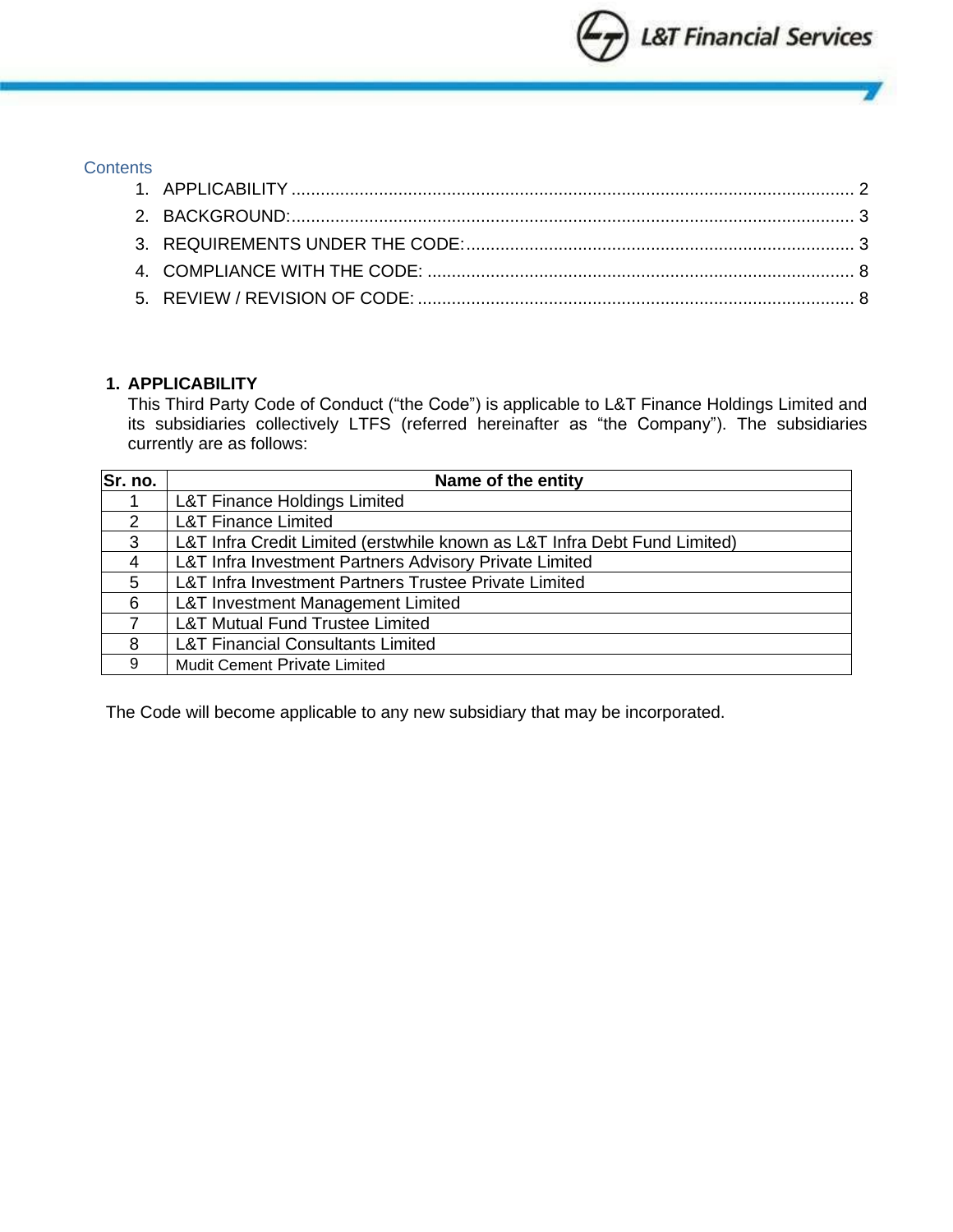L&T Financial Services

### <span id="page-2-0"></span>**2. BACKGROUND:**

- 2.1. The Company's governance philosophy is built on a rich legacy of fair and transparent business practices and disclosures of its parent, Larsen & Toubro Limited. This includes respecting human values, individual dignity and adhering to honest, ethical and professional conduct and following highest standards of environmental, social and governance practices. In furtherance to this philosophy, the Company is committed to all its stakeholders – shareholders, employees, customers, borrowers, lenders, communities, etc. to adopt such high standards especially across the following areas:
	- Responsible business conduct
	- Environmental stewardship
	- Socially Sustainable Practices
- 2.2. In line with the above, the Code outlines the compliance obligations of the Third Parties, at all times, in the manner as provided herein, upon entering into any arrangement or business relationship with the Company. For the purpose of this Code, 'Third Parties' shall mean vendors, borrowers, goods and service providers, persons holding business relationship or an arrangement with the Company and shall include their directors, officers, affiliates, associates, sister concerns, successors, agents, representatives and nominees.
- 2.3. The Code is applicable to all agreements / arrangements entered into between the Company and the Third Party. Such agreements / arrangements, may also contain specific requirements which address issues not identified in this Code. Such contractual provisions shall be construed to be read in addition to and with this Code for the purpose of compliance obligations. In the event of a conflict or inconsistency between this Code and agreement/arrangement between the Company and the Third Party, agreement/arrangement shall govern and prevail.

#### <span id="page-2-1"></span>**3. REQUIREMENTS UNDER THE CODE:**

The Third Party should comply with requirements of the Code and it acknowledges that the Code prohibits any communication or action that violates any of the laws directly or indirectly applicable to the Third Party.

#### **3.1. Responsible Business Conduct**

3.1.1. Compliance with Laws

The Third Party should ensure that it conducts its business activities in compliance with all laws, rules, and regulations as applicable in the jurisdictions in which it operates and have necessary policies in place to ensure the aforesaid and adopt prudent corporate governance practices.

#### 3.1.2. Conflicts of Interest

The Third Party should exercise reasonable care and diligence to prevent any situation in which a conflict-of-interest may occur in its dealings with the Company.

## 3.1.3. Gifts and Entertainment

The nature of gifts or entertainment provided by the Third Party to the Company or its directors or employees, must not, by their quality, quantity or timing, attempt to gain advantage or preferential treatment or with an intent to influence procurement from and / or business activities with the Company involving the Third Party. Any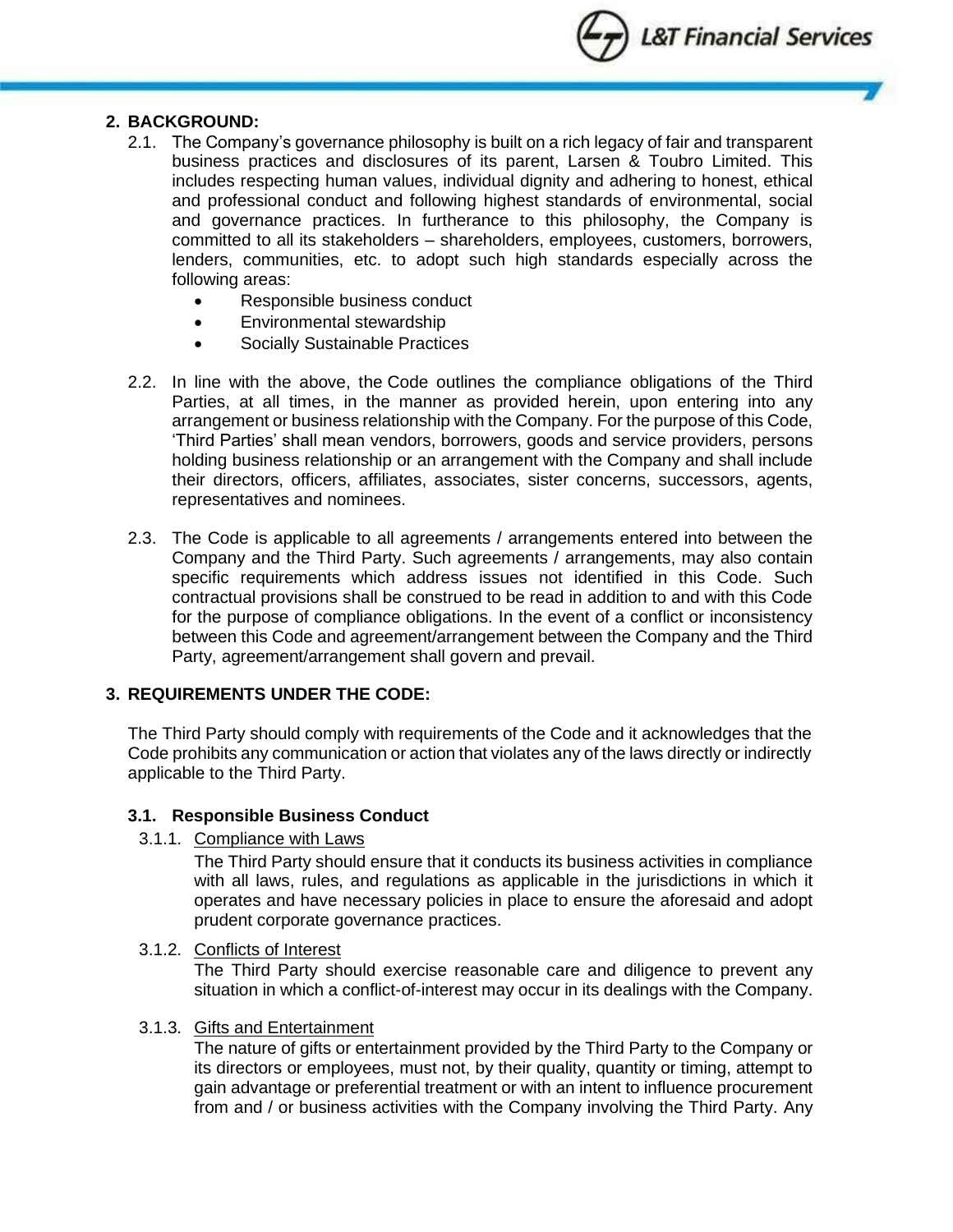

gift or entertainment offered should comply with the rules established in the Company's Code of Conduct and should be of modest value, infrequent, reasonable in scope, legal and consistent with generally understood ethical standards. The Company urges the Third Party to follow similar practices regarding Gifts and Entertainment while dealing with its value chain.

## 3.1.4. Anti-Bribery and Anti-Corruption

- 3.1.4.1. The Company has zero tolerance to bribery and corruption and will refrain from doing business with a Third Party which engages in such conduct. Such behavior may be grounds for termination, suspension, disregard or declination of any existing or potential business relationships.
- 3.1.4.2. The Third Party should adopt policies / practices for preventing bribery and corruption and implementing controls to mitigate such risks. The Third Party should not engage in any conduct that would put the Company at risk of violating applicable bribery and corruption laws and regulations including offering, promising, giving, authorizing, soliciting, demanding, or accepting anything of value, directly or indirectly, to/from anyone in order to obtain or retain a business advantage or any other favorable consideration. The Third Party should notify the Company if they become aware of any actions or investigations by any government or regulatory agency which may be initiated, ongoing or threatened against the Third Party in relation to a breach of such laws and regulations.

## 3.1.5. Anti-Money Laundering, Anti-Terrorism Financing and Sanctions

- 3.1.5.1. The Third Party should not directly or indirectly engage in any money laundering activities or conduct any business activities or otherwise operate in any manner that violates anti-money laundering laws. The Third Party shall at all times institute, maintain and comply with appropriate internal procedures and controls for anti-money laundering and anti-terrorism financing policies consistent with its business and customer profile, in compliance with applicable laws and regulations and in furtherance of applicable international best practices.
- 3.1.5.2. The Third Party should commit to complying with all applicable sanctions, laws and regulations. The Third Party should not pay or receive, directly or indirectly, in monies or in kind, from or to any restricted party or be the subject of any international sanctions as published from time to time under UN laws.
- 3.1.6. [Compliance with Antitrust Laws](https://www.lawinsider.com/clause/compliance-with-antitrust-laws)

The Company is committed to fostering open competition in the markets and complying with the applicable anti-trust laws. The Third Party should act in a manner which does not violate any antitrust law and regulations applicable to it in the jurisdictions they operate in. The Third Party should notify the Company if it becomes aware of any actions or investigations by any government or regulatory agency which may be initiated, ongoing or threatened in relation to a breach of such laws and regulations.

## 3.1.7. Data Protection and Data Privacy

3.1.7.1. The Third Party should protect the Company's Confidential Information as defined below.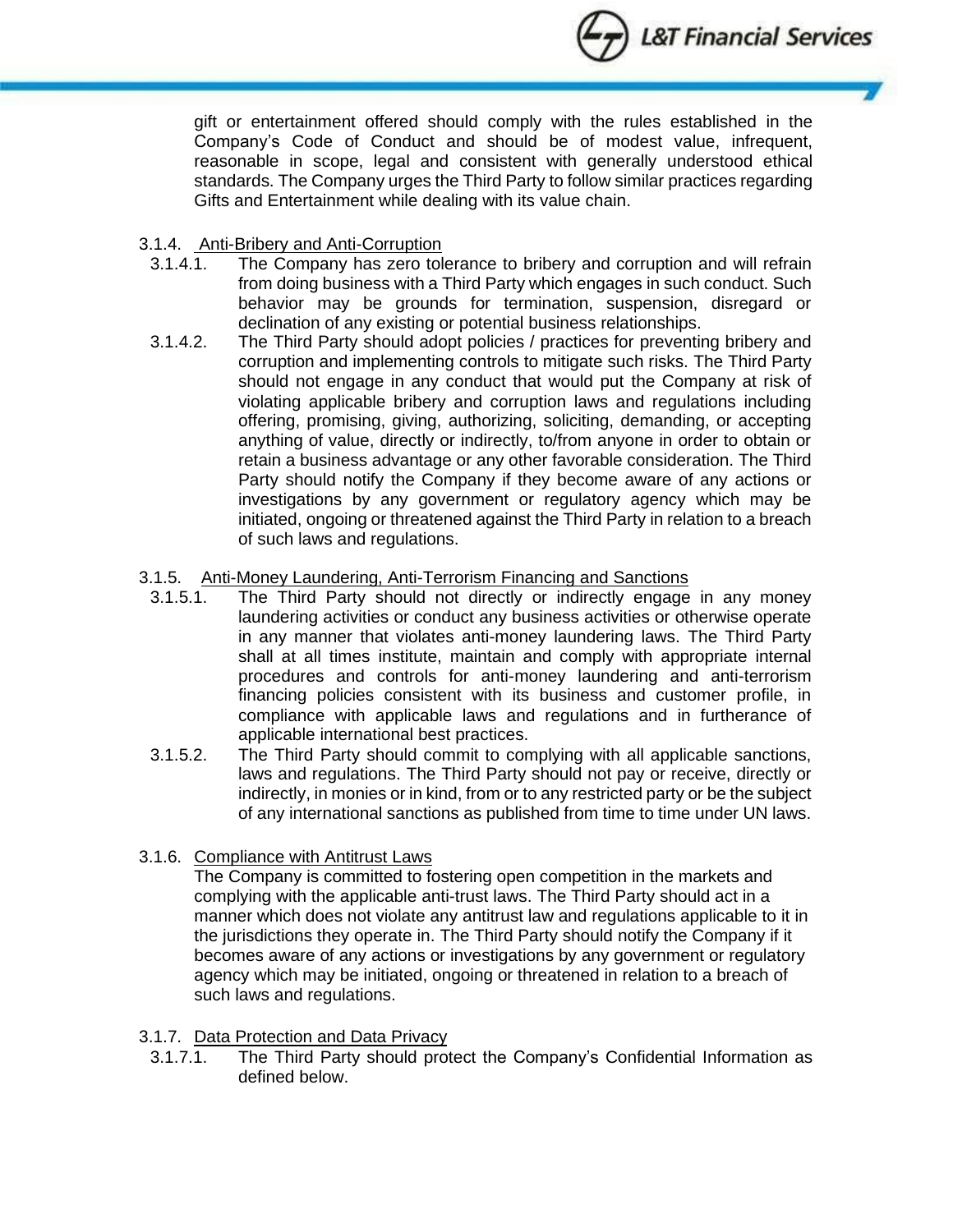

"Confidential Information" shall mean and include all information, know-how, ideas, designs, documents, data, concepts, marketing, technology and commercial knowledge, stakeholders data, trade secrets, know-how, intellectual property, price sensitive data, any other proprietary and privileged data, regardless of form including those communicated or obtained and not available in the public domain.

3.1.7.2. The Third Party should protect the Company's customer and employee personal information in compliance with applicable laws. Unauthorized use or disclosure of Confidential Information is not permitted and if such unauthorized use / access occurs, it must be reported to the Company promptly after the Third Party becomes aware of it. The Third Party should institute relevant controls, checks and procedures to ensure confidentiality of Confidential Information including executing and entering into required agreements with third parties, if required.

## 3.1.8. Business Continuity

The Third Party is expected to have business continuity and disaster recovery plans developed, maintained and tested in accordance with applicable laws, regulatory or government directions, guidelines, notifications and contractual requirements without limitation for natural calamities such as earthquakes or fire or contagion outbreaks, etc.

## 3.1.9. Subcontracting

The Third Party should ensure that the subcontracting arrangement complies with its contractual obligations with the Company's Code.

## 3.1.10. Insider Information

- 3.1.10.1. The Third Party may, by virtue of their dealings with the Company, come in contact with material non-public information ("Insider Information") concerning the Company, its affiliates, subsidiaries, holding company or clients / customers. The Third Party should not purchase or sell, whether themselves or whether on behalf of another party, securities issued by the Company or any other publicly traded company as applicable while in the possession of Inside Information concerning the issuer in accordance with the applicable laws.
- 3.1.10.2. The Third Party should comply with legal and other restrictions with respect to trading in the securities of the Company and other publicly traded companies as applicable.
- 3.1.10.3. The Third Party should have appropriate policies and procedures in place to comply with applicable laws and regulatory requirements regarding the management of Insider Information (such as information barriers or "ethical walls") and should prevent inappropriate access or disclosure of Insider Information.

## 3.1.11. Publicity

The Third Party should not make any public statement (whether on company websites, via social media or otherwise), issue any media release or distribute any marketing material referencing the Company, its trademarks or logos or use the Company brand name, photos, documents or any of the intellectual property unless the Company has approved each proposed use in advance or such use is expressly permitted in an existing agreement with the Company.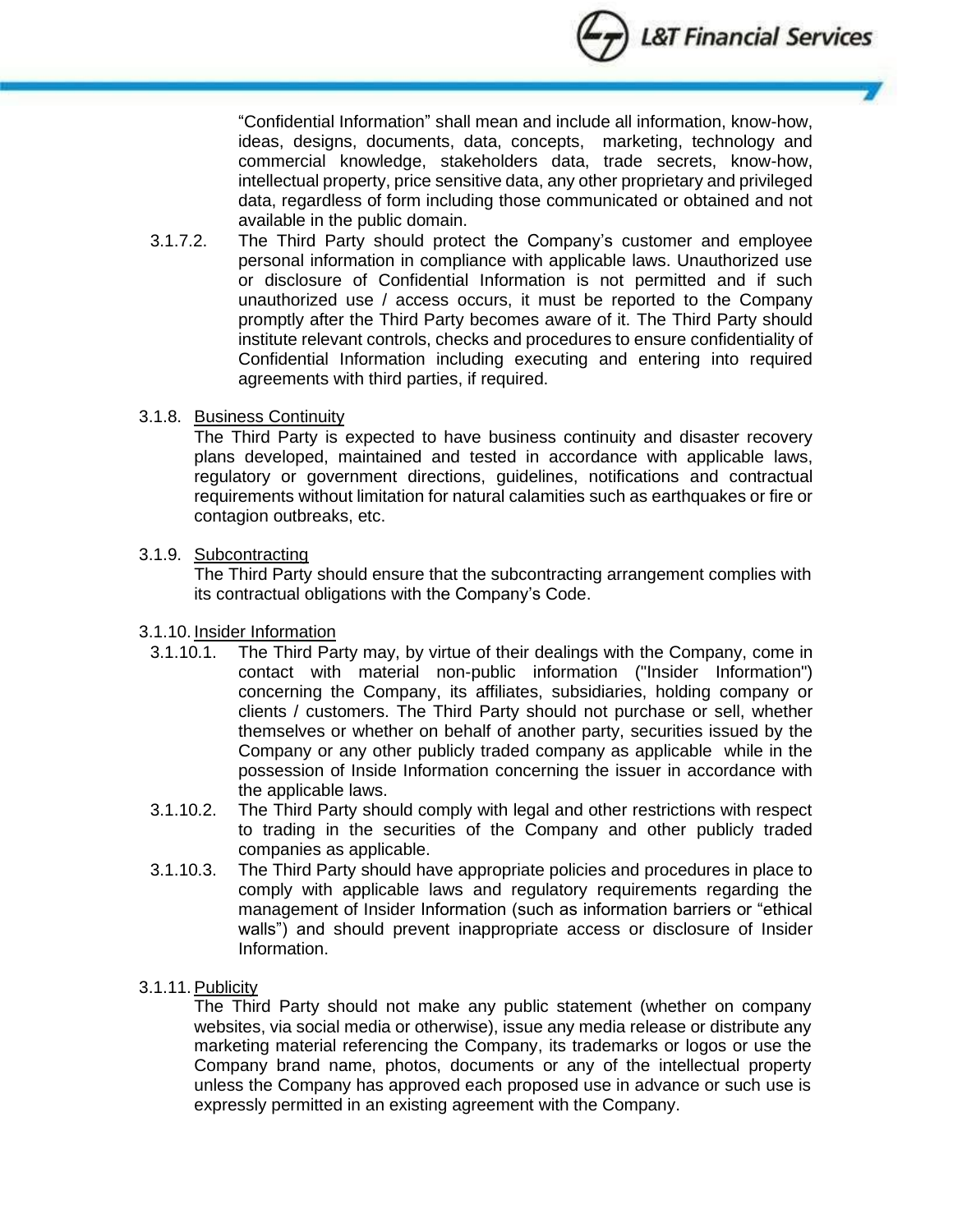

#### 3.1.12. Record Keeping

The Third Party should maintain accurate, detailed and complete books, accounts and records in order to verify compliance with applicable laws, this Code and their contractual obligations with the Company.

#### **3.2. Environmental Stewardship Efforts**

- 3.2.1. The Third Party should seek to conduct its businesses in an environmentally responsible way, using environmentally responsible products and services and implementing energy efficiency measures to the extent available and feasible, with the goal of assisting in the reduction of any negative impact on the environment.
- 3.2.2. The Third Parties should comply with all applicable environmental laws and regulations in the jurisdictions where they operate. Where not covered by applicable laws and regulations, the Third Party should have a system in place to minimize the discharge of hazardous materials, wastewater, solid waste, and impacts on air quality, etc.

#### 3.2.3. Greenhouse Gas Emissions:

The Third Party is encouraged to track and mitigate its greenhouse gas ("GHG") emissions, which may include establishing GHG emissions reduction targets, undertaking projects focused on operational efficiencies and technological improvements, and offering low-carbon products and services.

#### 3.2.4. Water Consumption and Waste Reduction

The Third Party is encouraged to undertake initiatives such as implementing policies and programs relating to reducing wastewater, ensuring conservation and preservation of the environment by encouraging reduced use of natural resources and following the waste management hierarchy. The Third Party should maintain procedures for segregation, handling and efficient disposal of waste materials which are, at a minimum, compliant to the respective regulations.

#### 3.2.5. Climate Change Risk

The Third Party is encouraged to incorporate climate change risk assessment into their risk management procedures, to the extent applicable and feasible. This may include establishing ongoing monitoring of physical climate risks (e.g. flooding, storm events, drought, extreme heat or cold) and transition climate risks (e.g. policy or regulatory changes, increased fuel costs, changing market conditions) and maintaining appropriate governance and oversight structures to identify and manage climate risks

### 3.2.6. Environmental Performance Reporting

The Third Party is encouraged to measure, assess and report its climate change risk and environmental performance, to the extent applicable.

#### **3.3. Socially Sustainable Practices**

#### 3.3.1. Human Rights

The Company is committed to respecting human rights and Third Parties should conduct its business and adopt policies/practices that are consistent with the Company's Human Rights Policy. The Third Party should adopt culture and practice of intolerance towards harassment, discrimination, violence and other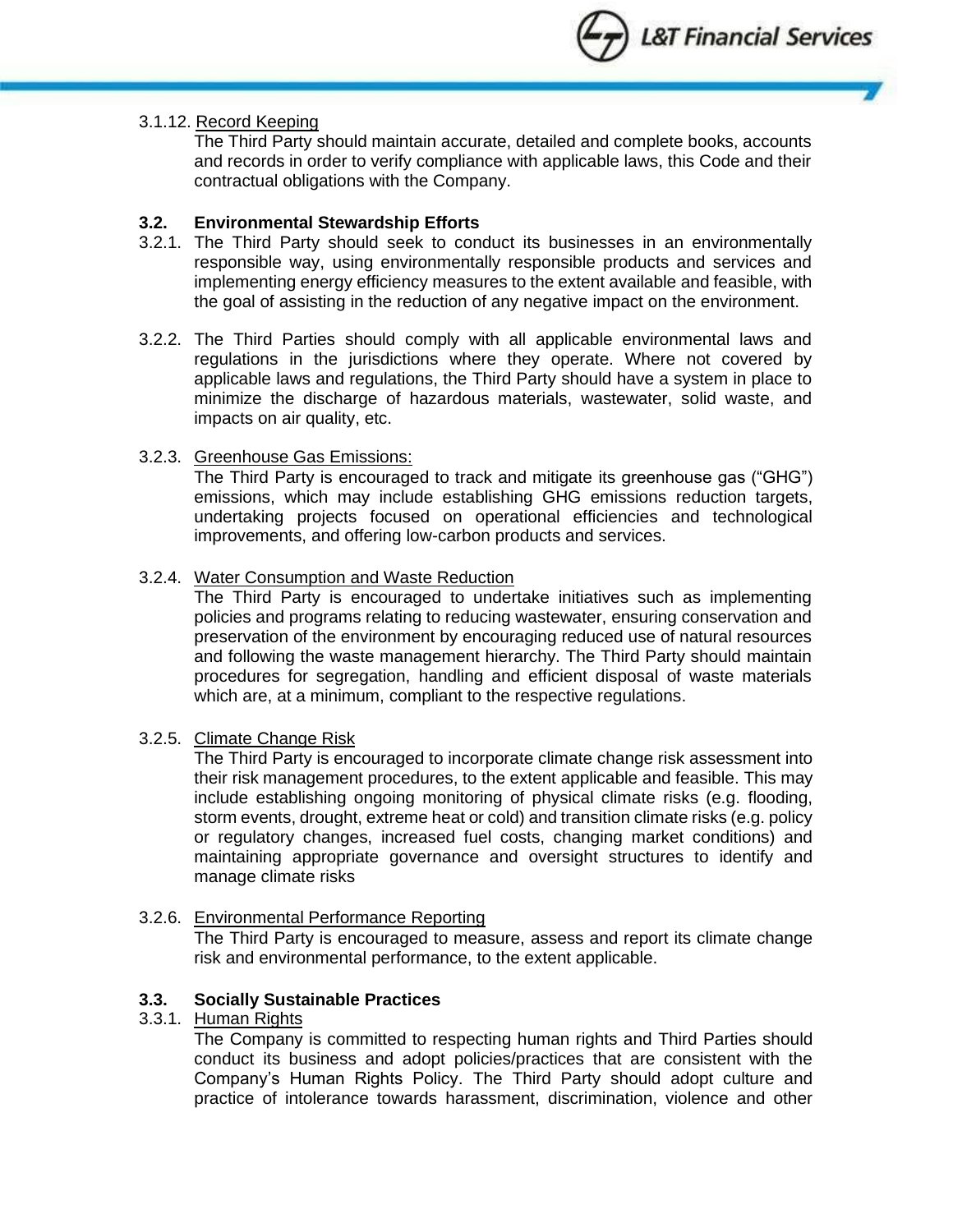L&T Financial Services

illegal or inappropriate activities and take prompt action on violation of the aforesaid. The Third Parties are also encouraged to extend this to their respective value chains.

### 3.3.2. Diversity and Equity

The Company promotes diversity, inclusion and equity at its workplace and across its value chain providing equal opportunity of employment, participation and contribution in business. The Third Party is also encouraged to create and maintain a diverse, inclusive and equitable workplace.

## 3.3.3. Employment Practices

The Company urges the Third Party to formulate and maintain policies aligned with the Company practices and to adhere to the following:

- 3.3.3.1. Wages & Working Hours The Third Party should comply with applicable employment/labour standards laws, and shall provide wages and entitlements that meet or exceed the requirements of local law.
- 3.3.3.2. No Forced Labour The Third Party should not use any forced, involuntary, compulsory or indentured labour in any of their business activities or operations. The Third Party should comply with applicable modern slavery, forced labour and human trafficking laws and should not engage in practices associated with forced labour, withholding of wages, retention of identity documents or restriction of an individual's movement.
- 3.3.3.3. No Child Labour The Third Party should not employ any individual under the legal age of employment in the jurisdiction in which they operate or conduct business. The Third Party should operate in compliance with local laws and abide to the extent applicable by the core International Labour Organization ("ILO") standards regarding child labour, such as ILO Convention No. 182 on the worst forms of child labour.
- 3.3.3.4. Discrimination, Harassment and Violence The Third Party should adopt policies/procedures/ action framework to ensure prohibition and to address discrimination, any form of harassment and violence in the workplace. The Third Party should ensure safe working environment for women and have a mechanism in place to redress any sexual harassment related case at workplace in accordance with the laws applicable to them.
- 3.3.3.5. Occupational Health and Safety The Third Party should ensure that its offices and facilities are compliant with applicable occupational health and safety laws, as applicable. The Third Party should implement and maintain appropriate safety procedures, provide employees with required training, as deemed necessary, and supply any necessary protective equipment required for a safe and healthy work environment.
- 3.3.3.6. Resolution of employment concerns The Third Party should maintain a process for its employees to raise concerns without fear of reprisal and ensure the confidentiality and protection of individuals who may raise concerns.
- 3.3.4. Sustainable Sourcing and preference to marginalised section